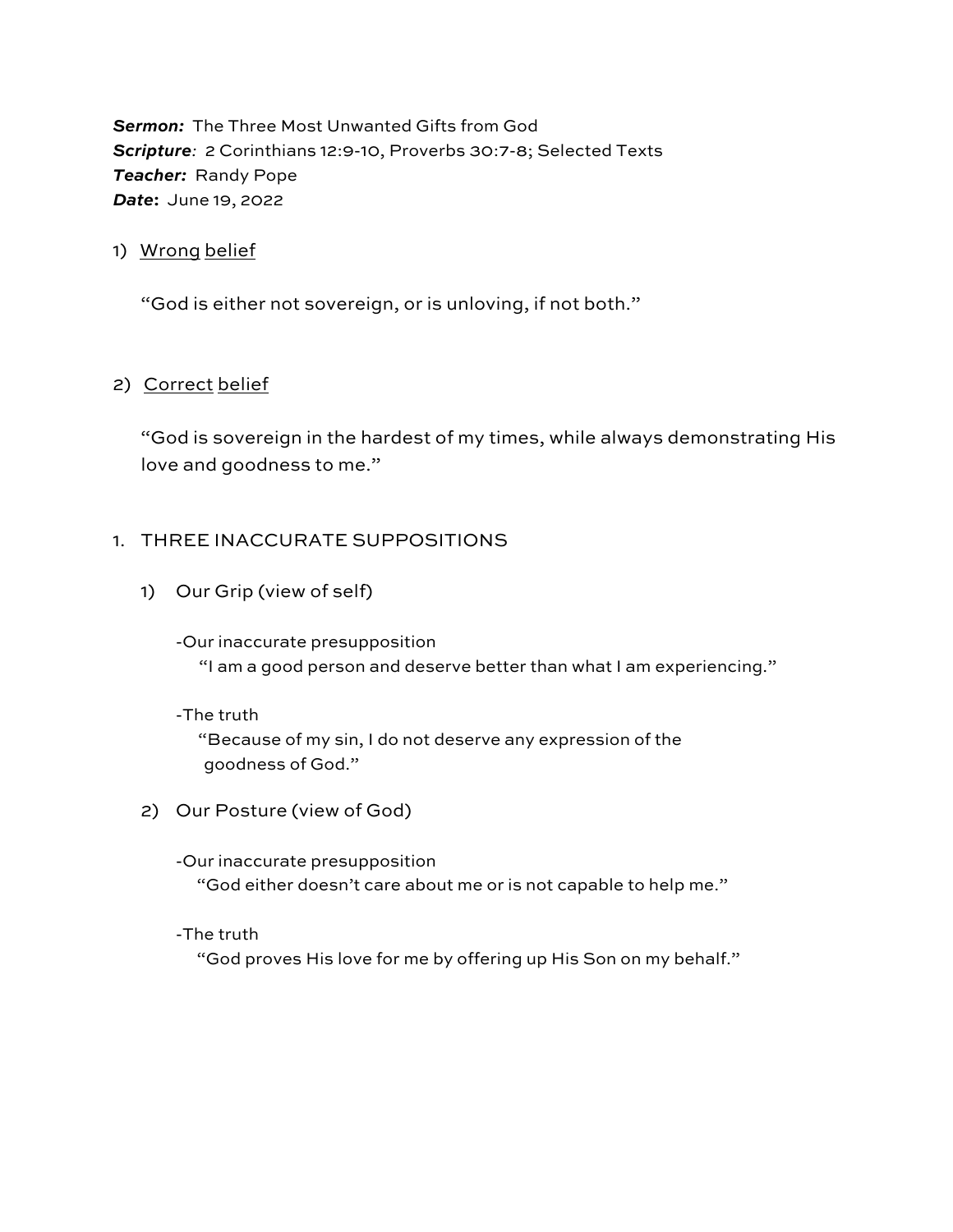3) Our Alignment (view of God's ways)

## -Our inaccurate presupposition

"Either God has nothing to do with my pain and misery or He allows both in my life in order to either punish me or to make my life miserable."

# -The truth

"God gives us painful gifts that we hate, but which allow us to gain what we ultimately need and want."

# 2. THREE UNWANTED GIFTS FROM GOD

1) Suffering

## **John 16:33 (NASB)**

*<sup>33</sup> These things I have spoken to you, so that in Me you may have peace. In the world you have tribulation, but take courage; I have overcome the world.*

## **1 Peter 4:12 (NASB)**

*<sup>12</sup> Beloved, do not be surprised at the fiery ordeal among you, which comes upon you for your testing, as though some strange thing were happening to you;*

#### **James 1:2-4 (NASB)**

*<sup>2</sup> Consider it all joy, my brethren, when you encounter various trials,*

*<sup>3</sup> knowing that the testing of your faith produces endurance.*

*<sup>4</sup> And let endurance have its perfect result, so that you may be perfect and complete, lacking in nothing.*

## **Psalm 119:71, 75b-76 (NASB)**

*<sup>71</sup> It is good for me that I was afflicted,*

*That I may learn Your statutes.*

*75b …And that in faithfulness You have afflicted me.*

*<sup>76</sup> O may Your lovingkindness comfort me,*

*According to Your word to Your servant.*